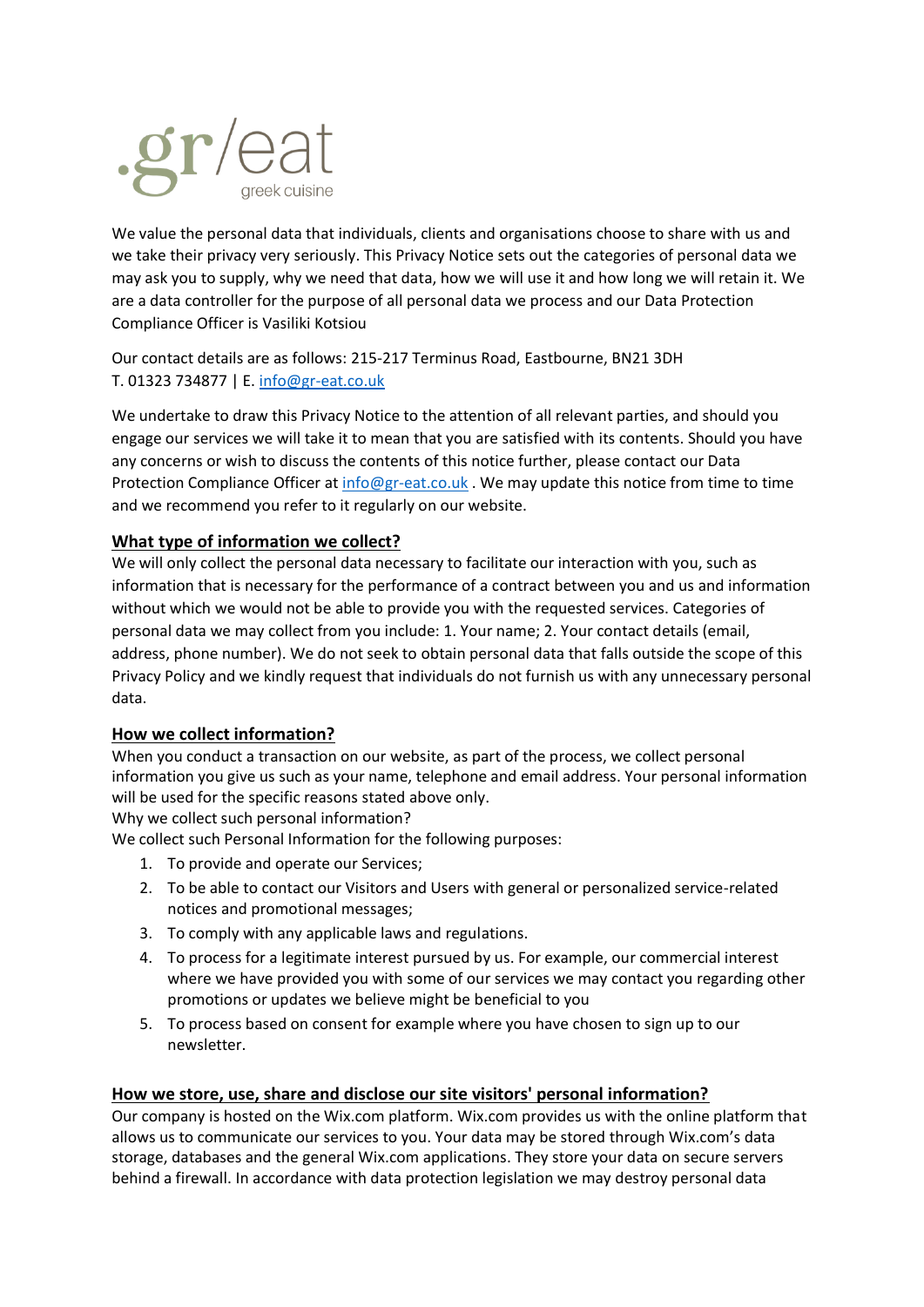supplied to us where we do not believe we have a sufficient legal basis to retain it. It is important that the personal data we hold about you is accurate and current. Please keep us informed if your personal data changes during your relationship with us.

We may use your data in the following ways but only ever for the purpose for which it was collected:

- To reserve a table in our restaurant
- To contact you about our services, promotions or updates if you have subscribed to our website
- For invoicing and payment purposes
- To comply with our legal obligations.
- Third party processors from time to time, only where necessary to facilitate our relationship with you, we may transfer your personal data to our third- party data processors. Processors have obligations under the data protection legislation with regards to your data as well as obligations in accordance with their contractual relationship with us. We require all third parties to respect the security of your personal data and to treat it in accordance with the law. We do not allow our third-party service providers to use your personal data for their own purposes and only permit them to process your personal data for specified purposes and in accordance with our instructions. These third-party data processors include: 1. Our professional advisers and auditors; and 2. Our IT service providers
- Marketing Where we have already provided you with our services in some way we may contact you with regards to other services, promotions or events that we believe you may be interested in. If you do not wish to hear from us, please let us know. If you have given us your consent to contact, you by email or other means for marketing purposes we will only use the personal data provided for this purpose and your details will not be passed to any third parties. You have the right to withdraw your consent for processing at any time and should you wish to do so, please contact the Data Protection Compliance Officer or follow the unsubscribe option in the email you receive. Once we have received notification that you have withdrawn your consent, we will no longer contact you for marketing purposes and, subject to our retention policy, we will dispose of your personal data securely.

We have legal obligations as a company to retain records containing personal data, even after the main purpose of a relationship has ended, for example where we have fulfilled a private booking for you but need to keep the invoice for our records. In accordance with our obligations, legal documents will be retained for 6 years, after which archived files are destroyed. Nevertheless, for all personal data, once our obligation to retain the data ceases, we will cease processing and destroy it. We will store the personal data you supply to us when making a reservation for a maximum of 8 weeks. In order to provide an efficient service to our customers we will use this information so as to ensure regular patrons do not need to hand over their contact details every time they book with us. If you do not wish us to store your data in this way, please let us know when you make a reservation or at any time afterwards. To determine the appropriate retention period for personal data, we consider the amount, nature, and sensitivity of the personal data, the potential risk of harm from unauthorised use or disclosure of your personal data, the purposes for which we process your personal data and whether we can achieve those purposes through other means, and the applicable legal requirements. Details of retention periods for different aspects of your personal data are available in our retention policy which you can request from us by contacting our Data Protection Compliance Officer. We maintain appropriate security measures to prevent the misuse, loss or disclosure of your personal data. All electronic documents are stored on password protected devices and paper files are kept in locked cabinets. Our staff receive training about how to keep our reservation book secure and reservation are removed from the book every 8 weeks in accordance with our data retention policy. Your rights You have the right to access the personal data we hold for you and the right to request that your personal data be rectified, erased or transported to another data controller. You will not have to pay a fee to access your personal data (or to exercise any of the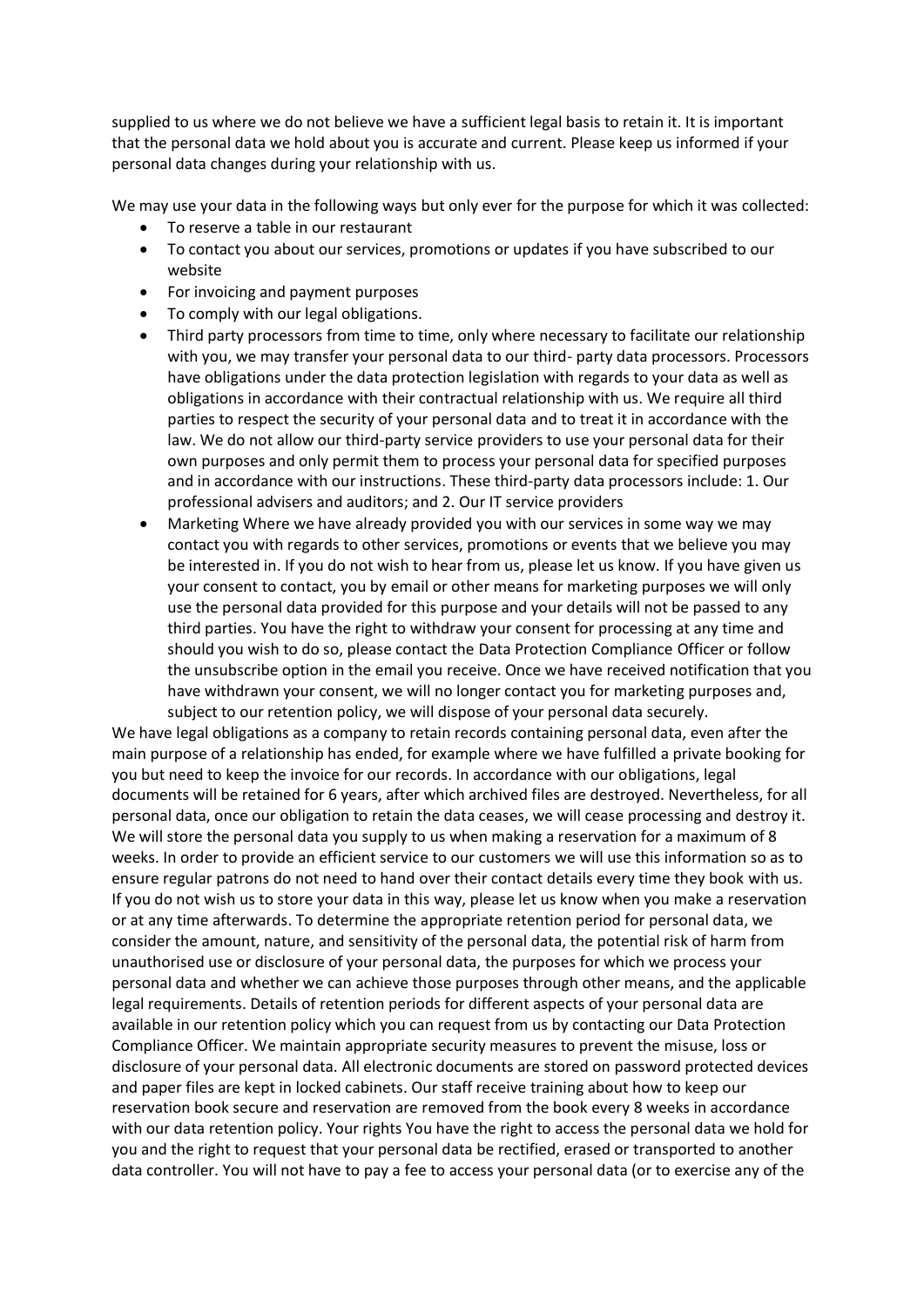other rights). However, we may charge a reasonable fee if your request is clearly unfounded, repetitive or excessive. Alternatively, we may refuse to comply with your request in these circumstances. You may also request that we erase all your data that we hold or that we restrict processing. Should you wish to exercise any of these rights, please contact the Data Protection Compliance Officer. You have the right to make a complaint at any time to the Information Commissioner's Office (ICO), the UK supervisory authority for data protection issues (www.ico.org.uk). We would, however, appreciate the chance to deal with your concerns before you approach the ICO so please contact us in the first instance.

## **Cookies**

 $\mathbf{r}$ 

Wix uses cookies for many important reasons, such as:

- To provide a great experience for your visitors and customers.
- To identify your registered members (users who registered to your site)
- To monitor and analyze the performance, operation and effectiveness of Wix's platform.
- To ensure our platform is secure and safe to use.

| <b>Strictly Necessary</b> |                                          |                                    |                                                                                                                                                                         |  |  |  |
|---------------------------|------------------------------------------|------------------------------------|-------------------------------------------------------------------------------------------------------------------------------------------------------------------------|--|--|--|
| Cookie name               | Duration                                 |                                    | Purpose                                                                                                                                                                 |  |  |  |
| ForceFlashSite            | Session                                  |                                    | When viewing a mobile site (old mobile under<br>m.domain.com) it will force the server to display<br>the non-mobile version and avoid redirecting to<br>the mobile site |  |  |  |
| hs                        | Session                                  |                                    | Security                                                                                                                                                                |  |  |  |
| smSession                 | Persistent (Two<br>days or two<br>weeks) |                                    | Identifies logged in site members                                                                                                                                       |  |  |  |
| <b>XSRF-TOKEN</b>         | Session                                  |                                    | Security                                                                                                                                                                |  |  |  |
| Cookie name               | Duration                                 | Purpose                            |                                                                                                                                                                         |  |  |  |
| SSR-caching               | Session                                  | Indicates how a site was rendered. |                                                                                                                                                                         |  |  |  |

### *First-Party Cookies*